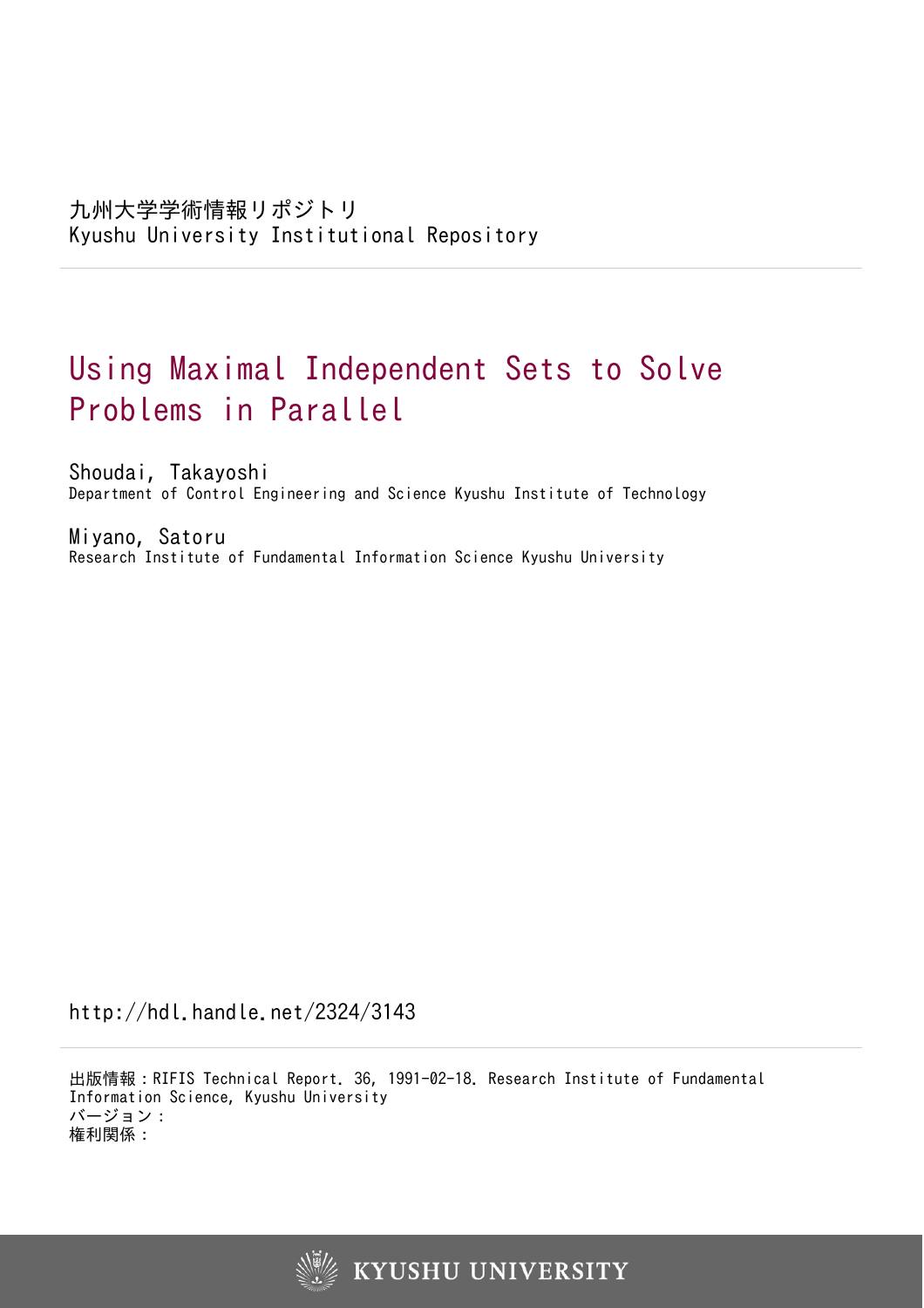## **RIFIS Technical Report**

Using Maximal Independent Sets to Solve Problems in Parallel

> Takayosi Shoudai Satoru Miyano

February 18, 1991

Research Institute of Fundamental Information Science Kyushu University 33 Fukuoka 812, Japan E-mail: shoudai@ces.kyutech.ac.jp Phone: 0948-29-7731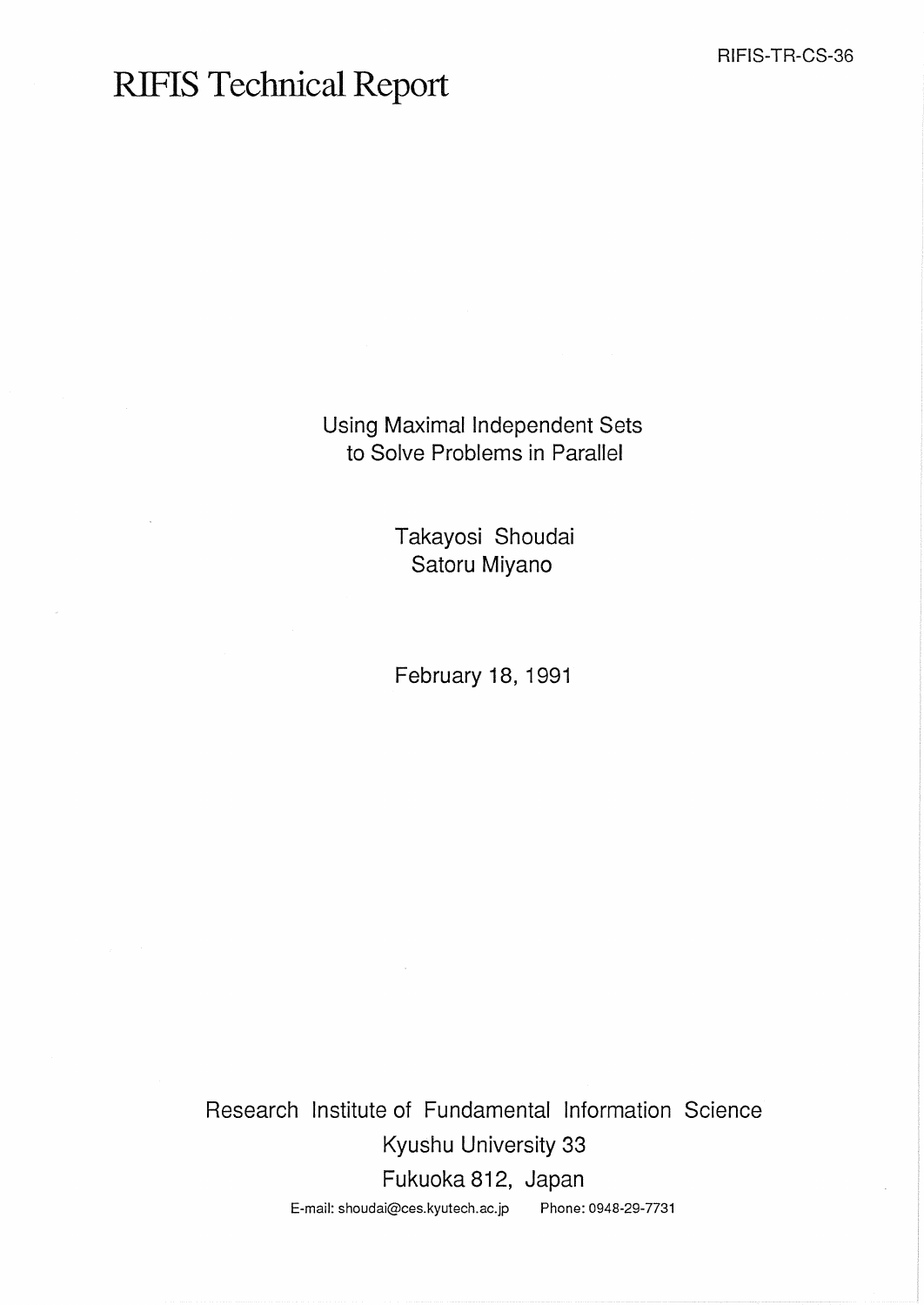## Using Maximal Independent Sets to Solve Problems in Parallel

Takayoshi Shoudai

Department of Control Engineering and Science Kyushu Institute of Technology, Iizuka 820, Japan E-mail:shoudai@ces.kyutech.ac.jp

Satoru Miyano

Research Institute of Fundamental Information Science Kyushu University **33,** Fukuoka 812, Japan E-mail:miyano@rifis.sci .kyushu-u.ac. jp

#### **Abstract**

By using an  $O((\log n)^2)$  time EREW PRAM algorithm for a maximal independent set problem (MIS), we show the following two results: (1) Given a graph, the maximal vertex-induced subgraph satisfying a hereditary graph property  $\pi$  can be found in time  $O(\Delta^{\lambda(\pi)}T_{\pi}(n)(\log n)^2)$  using a polynomial number of processors, where  $\lambda(\pi)$  is the maximum of diameters of minimal graphs violating  $\pi$  and  $T_{\pi}(n)$  is the time needed to decide whether a graph with *n* vertices satisfies  $\pi$ . (2) Given a family  $C = \{c_1, \ldots, c_m\}$ of subsets of a finite set  $S = \{1, ..., n\}$  with  $S = \bigcup_{i=1}^{m} c_i$ , a minimal set cover for S can be computed on an EREW PRAM in time  $O(\alpha\beta(\log(n+m))^2)$  using a polynomial number of processors, where  $\alpha = \max\{|c_i| \mid i = 1,\ldots,m\}$  and  $\beta = \max\{|d_i| \mid j = 1,\ldots,n\}$ .

#### **1 Introduction**

We show a way of employing the parallel algorithms for the maximal independent set problem (MIS) **[3,** 4, 51 to solve problems in which maximal or minimal solutions are searched. For the bounded degree maximal subgraph problems, we have constructed an NC algorithm by employing the NC algorthms for MIS [8]. This paper extends the technique developed in [8] and gives NC algorithms for two kinds of such problems.

The first problem is to find a maximal set of vertices which induces a subgraph satisfying a given graph property  $\pi$ . The other is the minimal set cover problem that is, given a collection  $C = \{c_1, ..., c_m\}$  with  $c_i \subset S = \{1, ..., n\}$ , to find a collection  $C' \subseteq C$  such that every element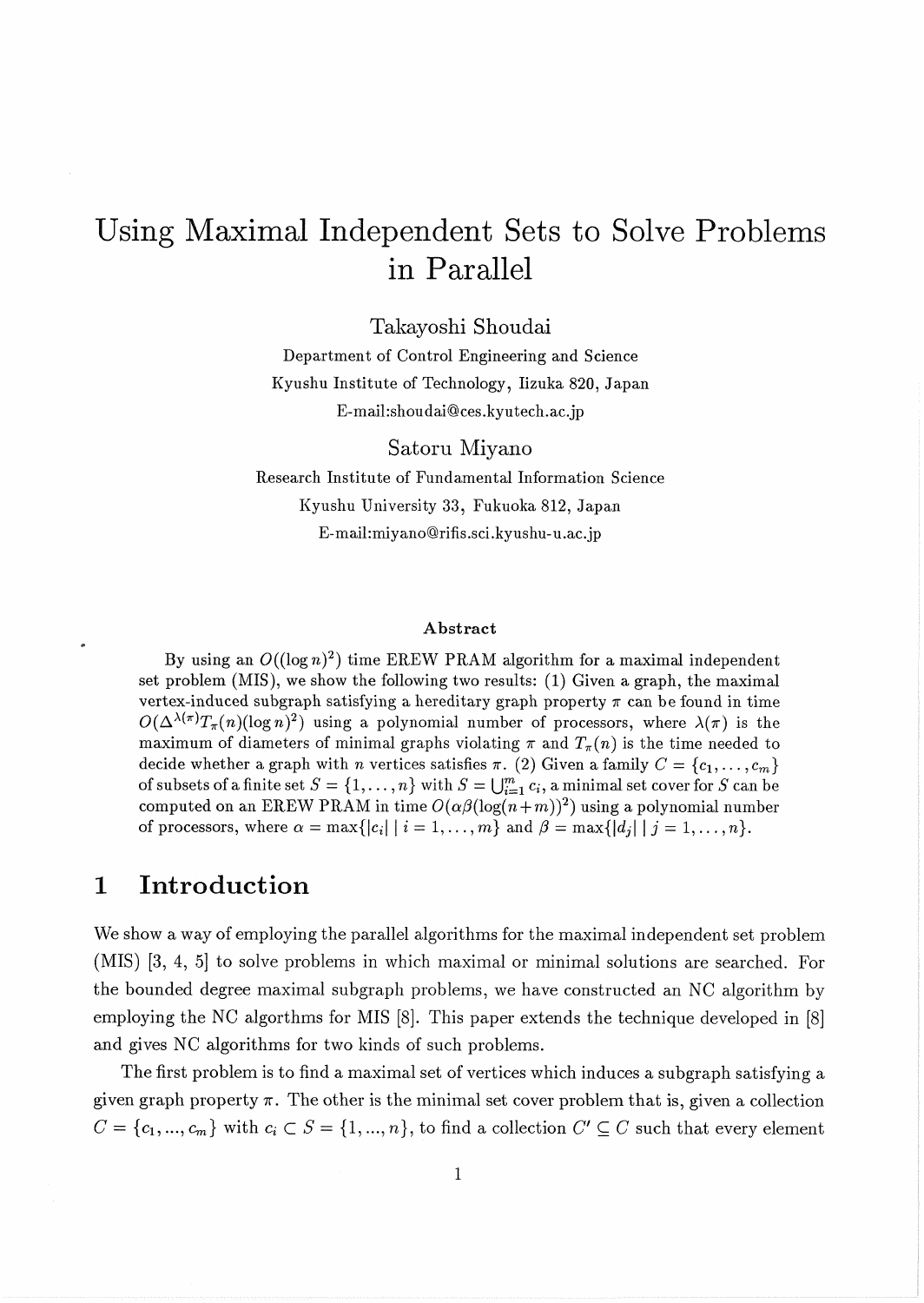in *S* is contained in some  $c \in C'$  but no proper subcollection  $C'' \subset C'$  does not have this property.

These problems are easily solved in polynomial time by straightforward greedy sequential algorithms. However, these algorithms are hardly parallelizable since they are P-complete [7]: It is shown in [6] that the lexicographically first maximal subgraph problem for a given property  $\pi$  is P-complete if  $\pi$  is hereditary, nontrivial and polynomial-time testable. The same fact also holds for the greedy minimal set cover algorithm.

For the maximal subgraph problem, we need some restrictions on the property to solve the problem in NC. A graph property  $\pi$  is called *local* if the diameter of any minimal graph violating  $\pi$  is bounded by some constant. For such local property  $\pi$ , we consider the problem of finding a maximal vertex-induced subgraph which satisfies  $\pi$  and, simultaneously, whose maximum vertex degree is at most  $\Delta$ , where  $\Delta$  is a given constant. We prove that this problem can be solved in NC by using MIS if  $\pi$  is testable in NC.

For the minimal set cover problem, we also show an algorithm which employs an MIS algorithm. This algorithm can be implemented on an EREW PRAM in time  $O(\alpha\beta(\log(n +$  $(m)$ )<sup>2</sup>) using a polynomial number of processors, where  $\alpha = \max\{|c_i| \mid i = 1, ..., m\}$  and  $\beta = \max\{|d_i| \mid j = 1, ..., n\}$  with  $d_i = \{c_i \mid j \in c_i\}$ . This implies that if  $\alpha\beta = O((\log(n+m))^k)$ then the problem is solvable in NC.

The algorithms for these problems are described by a scheme which applies MIS repeatedly. Thus we do not directly deal with parallelization of the problems. Our concern is how to employ an MIS algorithm to solve problems in parallel.

### **2** Maximal subgraph problem for a local property

Let  $G = (V, E)$  be a graph. For a subset U of vertices, the *induced subgraph of U* is the graph defined by  $G[U] = (U, E[U])$ , where  $E[U]$  consists of edges whose endpoints are both in U.

Let  $\pi$  be a property on graphs. We say that a graph  $G = (V, E)$  is a minimal graph violating  $\pi$  with respect to vertices if G violates  $\pi$  and the vertex-induced subgraph G[U] of U satisfies  $\pi$  for every subset U of V with  $U \neq V$ . The property  $\pi$  is called *local* with respect to vertices if  $\lambda(\pi) = \sup{\{\text{diameter}(G) \mid G \text{ is a minimal graph violating } \pi \text{ with respect to }\}$ vertices} is finite.

**Remark 1** A minimal graph violating a property  $\pi$  with respect to vertices must be connected if  $\pi$  is local.

A property  $\pi$  on graphs is called *hereditary* with respect to vertices if for every graph  $G = (V, E)$  satisfying  $\pi$ , the vertex-induced subgraph  $G[U]$  also satisfies  $\pi$  for every subset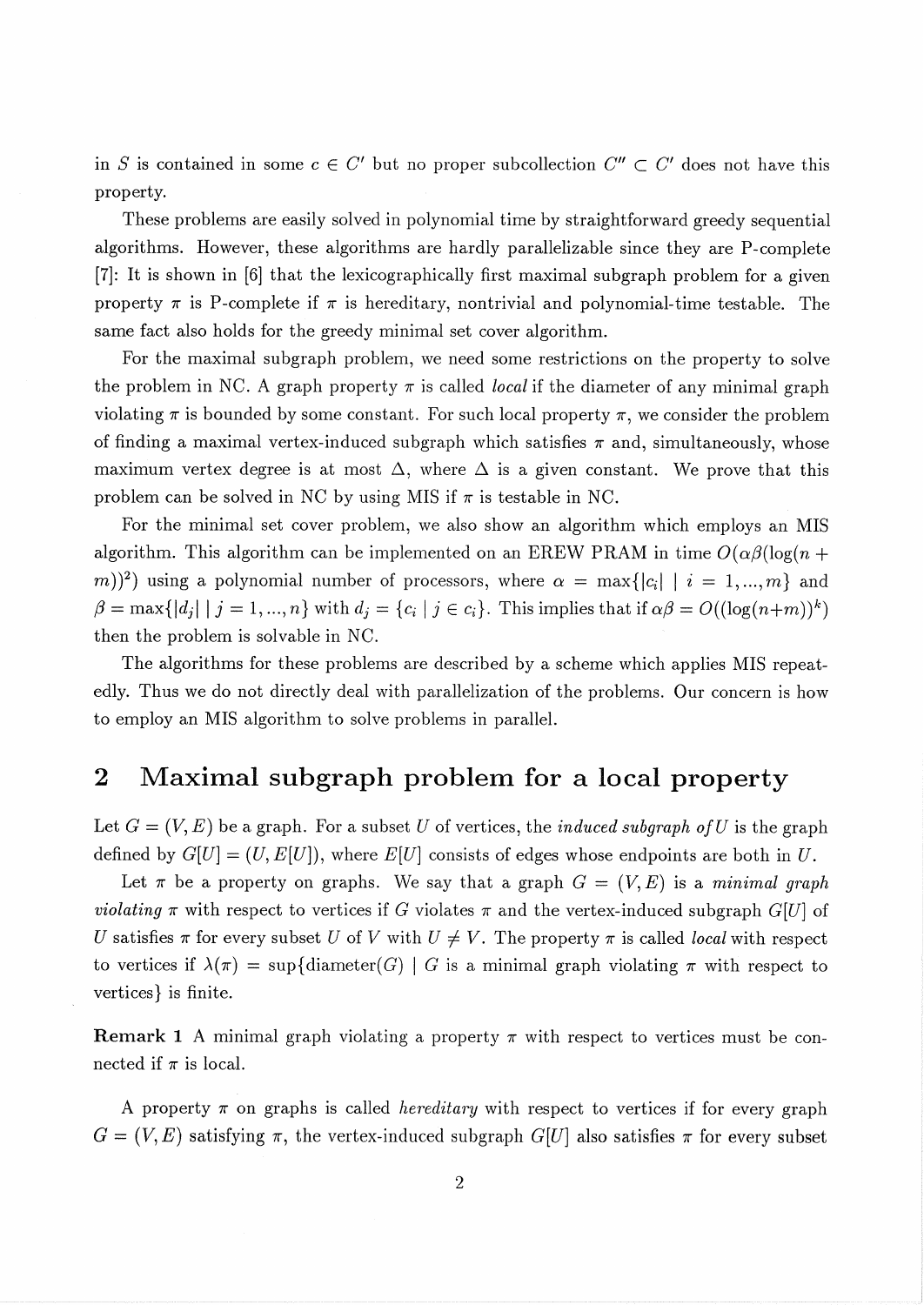#### $U \subseteq V$ .

**Theorem 1** Let  $\pi$  be a graph property which is local and hereditary with respect to vertices. Then a maximal subgraph of a graph  $G = (V, E)$  which satisfies  $\pi$  and whose maximum degree is at most  $\Delta$  can be computed on an EREW PRAM in time  $O(\Delta^{\lambda(\pi)}T_{\pi}(n)(\log n)^2)$  using a polynomial number of processors, where  $T_{\pi}(n)$  is the time needed to decide whether a graph with *n* vertices satisfies  $\pi$ .

*Proof.* For subsets W and U of vertices with  $W \cap U = \emptyset$ , let  $E_U^W = \{ \{v, w\} \subseteq W \mid$  $dist_{G[U\cup\{v,w\}]}(v,w) \leq \lambda(\pi)$  with  $v \neq w$  and  $N_U(w) = \{u \in U \mid dist_{G[U]}(u,w) \leq \lambda(\pi) - 1\},$ where  $dist_G({v, w})$  is the length of the shortest path between v and w in *G*. Then let  $H_U^W = (W, E[W] \cup E_U^W)$ . The required set *U* of vertices is computed together with a set W of vertices such that  $W \cap U = \emptyset$ . Initially let  $W = V$  and  $U = \emptyset$ . At each iteration of the algorithm, a maximal independent set I of  $H_U^W$  is computed and added to U while vertices which induce a graph violating  $\pi$  or make the degree of some vertex greater than  $\Delta$ are deleted from W together with I. This is iterated  $\Delta^{\lambda(\pi)}$  times. Formally the algorithm is described as follows:

1 **begin**  $/* G = (V, E)$  is an input  $*/$ 2  $W \leftarrow V; U \leftarrow \emptyset;$ 3 while  $W \neq \emptyset$  do 4 **begin**  5 **Find a maximal independent set** *I* **of**  $H_U^W$ **;** 6  $U \leftarrow U \cup I;$ 7  $W \leftarrow W - I;$ 8 W  $\leftarrow$   $W - \{w \in W \mid G[U \cup \{w\}] \text{ violates } \pi \text{ or } deg(G[U \cup \{w\}]) > \Delta \}$ 9 **end 10 end** 

 $E_U^W$  consists of unordered pairs of vertices such that if the vertices are added to  $U$  at the same iteration the induced subgraph of *U* may violate the property. We show that this algorithm computes a maximal subset  $U$  whose induced subgraph satisfies  $\pi$  and maximum degree is at most  $\Delta$ .

Let  $W_0 = V$  and  $U_0 = \emptyset$ . Then the graph  $H_{U_0}^{W_0}$  is the same as  $G = (V, E)$ . Therefore in the first iteration, a maximal independent set of *G* is computed at line 5. For  $i = 1, ..., \Delta^{\lambda(\pi)}$ , let  $U_i$ ,  $I_i$  and  $W_i$  be the contents of variables  $U, I$  and  $W$  at the end of ith iteration, respectively.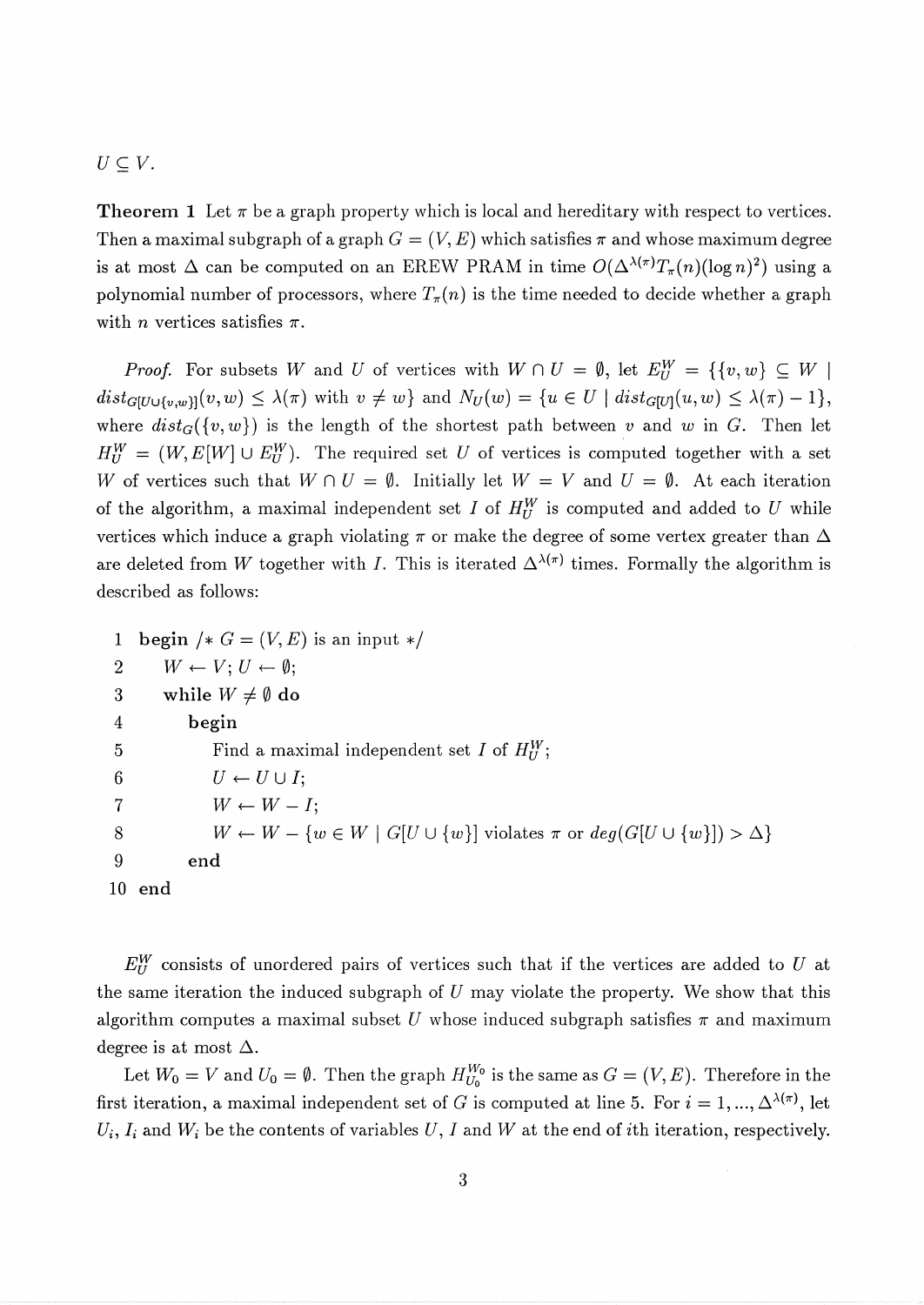Obviously,  $W_i \cap U_i = \emptyset$  for  $i = 0, ..., \Delta^{\lambda(\pi)}$ . We assume that the induced subgraph  $G[U_{i-1}]$ satisfies  $\pi$  and the maximum degree of  $G[U_{i-1}]$  is at most  $\Delta$ .

Let  $\{w, u\}$  be an edge in *E* with  $w \in W_i$  and  $u \in U_i$ . Line 8 deletes every vertex which is adjacent to more than  $\Delta$  vertices in  $U_i$  or adjacent to a vertex *v* in  $U_i$  with  $deg_{G[U_i]}(v) = \Delta$ . Therefore *u* is adjacent to at most  $\Delta$  vertices in  $U_i$  and  $deg_{G[U_i\cup\{w\}}(u) \leq \Delta$ . Moreover,  $|N_{U_i}(w)| \leq \Delta^{\lambda(\pi)-1}$ . Hence, for each *w* in *W<sub>i</sub>*, we see that

$$
A_i(w) = \sum_{u \in N_{U_i}(w)} deg_{G[U_i \cup \{w\}]}(u) \leq \Delta^{\lambda(\pi)}.
$$

To show that *W* becomes empty within  $\Delta^{\lambda(\pi)}$  iterations of the while-loop, it suffices to prove that

$$
A_i(w) > A_{i-1}(w)
$$

for each *w* in *W<sub>i</sub>*. Since *w* is not in the maximal independent set  $I_i$  of  $H_{U_{i-1}}^{W_{i-1}}$  computed by line 5, *w* is adjacent to a vertex *v* in  $I_i \subseteq W_{i-1}$  via an edge  $\{w, v\}$  in  $E[W_{i-1}]$  or  $E_{U_{i-1}}^{W_{i-1}}$ 

*Case 1.*  $\{w, v\} \in E[W_{i-1}]$ : Then  $\{w, v\}$  is an edge in  $G[U_i \cup \{w\}]$ . Hence  $deg_{G[U_i \cup \{w\}]}(v) \ge$ 1. Since  $v \in N_{U_i}(w)$  and  $v \notin N_{U_{i-1}}(w)$ , we see that  $A_i(w) \geq A_{i-1}(w) + deg_{G[U_i \cup \{w\}]}(v)$  $A_{i-1}(w)$ .

*Case 2.*  $\{w, v\} \in E_{U_{i-1}}^{W_{i-1}}$ : Then there is a path  $w, u_1, ..., u_{k-1}, v$  with  $k \leq \lambda(\pi)$  and  $u_j \in U_{i-1}$   $(j = 1, \ldots, k-1)$  in  $G[U_{i-1} \cup \{w, v\}]$ . Since  $v \in W_{i-1}$ ,  $W_{i-1} \cap U_{i-1} = \emptyset$  and  $w \neq v$ , we see  $v \notin U_{i-1} \cup \{w\}$ . Hence  $\{v, u_{k-1}\}$  is not an edge in  $G[U_{i-1} \cup \{w\}]$ . On the other hand, *v* is in  $U_i$  and  $u_{k-1}$  is in  $U_{i-1} \subseteq U_i$ . Hence  $\{v, u_{k-1}\}$  is an edge in  $G[U_i \cup \{w\}]$ . Therefore  $deg_{G[U_i\cup\{w\}}(u_{k-1}) > deg_{G[U_{i-1}\cup\{w\}}(u_{k-1})$ . Since  $u_{k-1} \in N_{U_{i-1}}(w) \subset N_{U_i}(w)$ , we see that  $A_i(w) > A_{i-1}(w)$ .

We now show that  $deg(G[U_i]) \leq \Delta$  and  $G[U_i]$  satisfies  $\pi$ .

*Claim 1. deg*( $G[U_i]$ )  $\leq \Delta$ .

*Proof.* For a vertex *u* in  $U_{i-1}$ , if *u* is adjacent to a vertex *w* in  $I_i$  via an edge in  $E$ , then no other vertex in  $I_i$  is adjacent to *u* since  $I_i$  is also an independent set with respect to  $E_{U_{i-1}}^{W_{i-1}}$ . Therefore the degree of *u* in  $G[U_{i-1} \cup I_i]$  remains to be at most  $\Delta$  since  $deg(G[U_{i-1} \cup \{w\}]) \leq \Delta$ by the algorithm. For a vertex *u* in  $I_i$ ,  $deg_{G[U_{i-1}\cup I_i]}(u)$  is at most  $\Delta$  since *u* is adjacent to at most k vertices in  $U_{i-1}$  and since  $I_i$  is an independent set with respect to  $E[W_{i-1}]$ . Hence  $deg_{G[U_{i-1}\cup I_i]}(u) \leq \Delta$ .

*Claim 2. G[U<sub>i</sub>]* satisfies  $\pi$ .

*Proof.* We assume that  $G[U_i]$  does not satisfy  $\pi$ . Then, there is a minimal subset  $S \subseteq U_i$ such that  $G[S]$  violates  $\pi$ . Since  $S \subseteq U_i$  and  $U_i = U_{i-1} \cup I_i$ , we see that  $S = (S \cap U_{i-1}) \cup (S \cap I_i)$ . The set  $S \cap I_i$  contains at least two vertices since if  $S \cap I_i$  consists of only one vertex then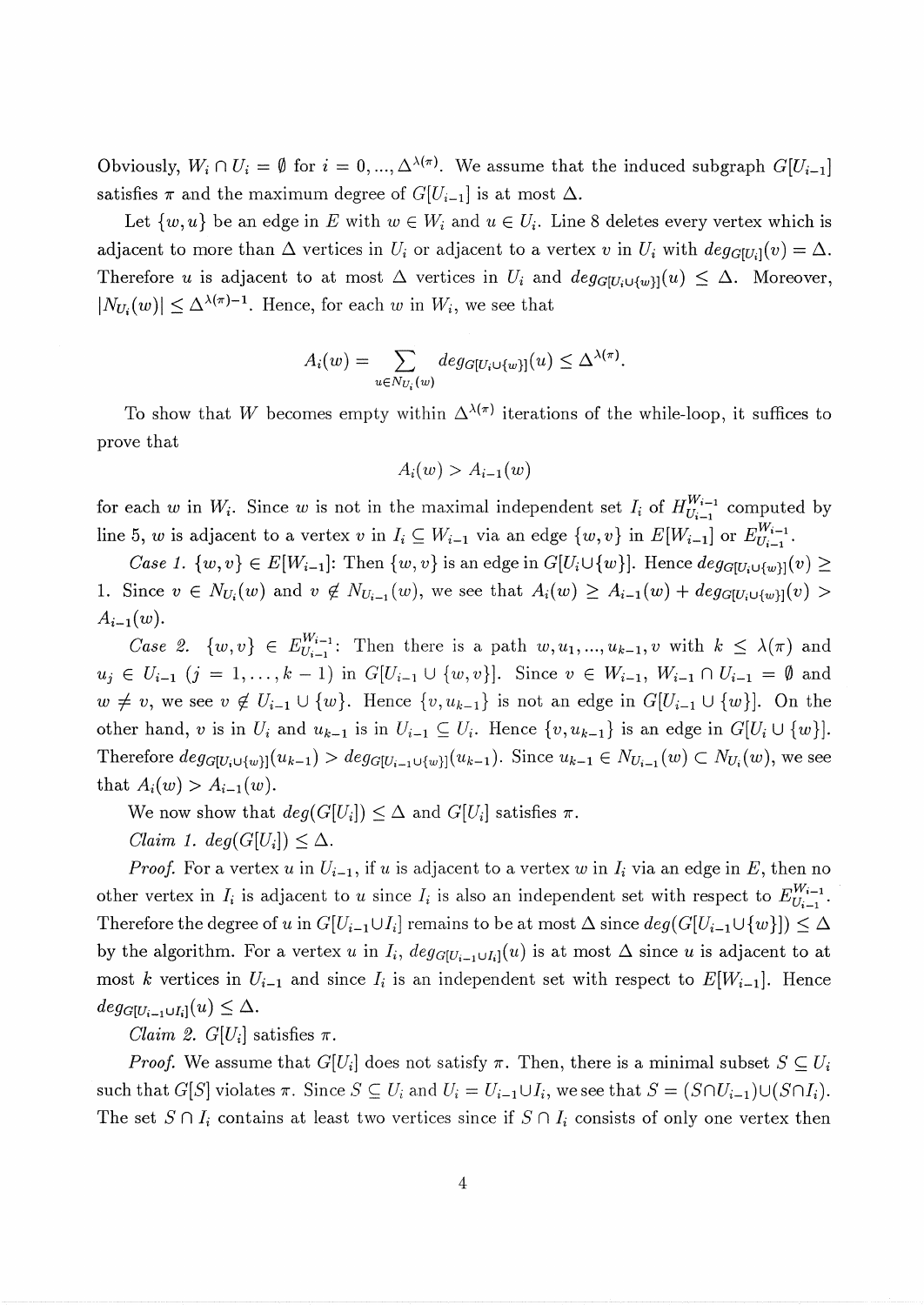line 8 deletes the vertex at the last iteration. Therefore there are two distinct vertices  $v, w$ such that  $\{v, w\} \in E$  or there are at most  $\lambda(\pi) - 1$  vertices in  $S \cap U_{i-1}$  which construct a path between v and w since diameter(G[S])  $\leq \lambda(\pi)$ . For each case,  $\{v, w\}$  are in  $E[W_{i-1}]$ or  $E_{U_{i-1}}^{W_{i-1}}$  since  $v, w \in I_i \subset W_{i-1}$ . It contradicts the fact that  $v, w \in S \cap I_i \subset I_i$  and  $I_i$  is a maximal independent set with respect to  $E[W_i] \cup E_{U_{i-1}}^{W_{i-1}}$ . Hence  $G[U_i]$  satisfies  $\pi$ .

Since only vertices which violate the property  $\pi$  or the condition of maximum degree  $\Delta$ are deleted from W and since  $\pi$  is hereditary, the resulting set U is a maximal subset which induces a subgraph satisfying  $\pi$  when *W* becomes empty.

MIS can be solved on an EREW PRAM in  $O((\log n)^2)$  time using a polynomial number of processors [5]. It is not hard to see that the steps other than MIS can also be implemented on an EREW PRAM in  $O((\log n)^2)$  time using a polynomial number of processors. Hence the total algorithm can be implemented using the same amount of time and processors. $\Box$ 

**Remark 2** At line 8 of the algorithm, for each  $w \in W$ , it is sufficient to decide whether  $G[N_U(w) \cup \{w\}]$  satisfies  $\pi$  and  $deg(G[N_U(w) \cup \{w\}]) \leq \Delta$ . Therefore, the time needed to compute line 8 depends only on  $\Delta$  and  $\lambda(\pi)$ .

Finding a maximal subgraph of maximum degree k takes  $O(k^2(\log n)^2)$  time using a polynomial number of processors [8]. This is a special case of Theorem 1 for  $\pi =$  "maximum degree k",  $\lambda(\pi) = 2$  and  $\Delta = k$ . For a graph of maximum degree  $\Delta$  and  $\pi = "k$  cycle free", it takes  $O(\Delta^{\lfloor k/2 \rfloor} (\log n)^2)$  time to find a maximal subgraph satisfying  $\pi$  of maximum degree  $\Delta$  since  $\lambda(\pi) = \lfloor k/2 \rfloor$ .

#### **3** Solving the minimal set cover problem using MIS

Let  $C = \{c_1, ..., c_m\}$  be a family of subsets of a finite set  $S = \{1, ..., n\}$ . A subset S' of S is called a *hitting set* for *C* if  $c_i \n S' \neq \emptyset$  for all  $i = 1, ..., m$ . A subset S'' of S is called a *co-hitting set* if  $c_i \nsubseteq S'$  for all  $i = 1, ..., m$ . We say that *C* is a *set cover* if  $\bigcup_{i=1}^{n} c_i = S$ .

It should be noticed that S' is a hitting set for C and only if  $S - S'$  is a co-hitting set for C. Therefore, S' is a minimal hitting set for C if and only if  $S - S'$  is a maximal co-hitting set for C.

The problem of finding a hitting set is closely related to the set cover problem. For a family  $C = \{c_1, ..., c_m\}$  with  $\bigcup_{i=1}^n c_i = \{1, ..., n\}$ , let

$$
d_j = \{c_i \mid j \in c_i \in C\}
$$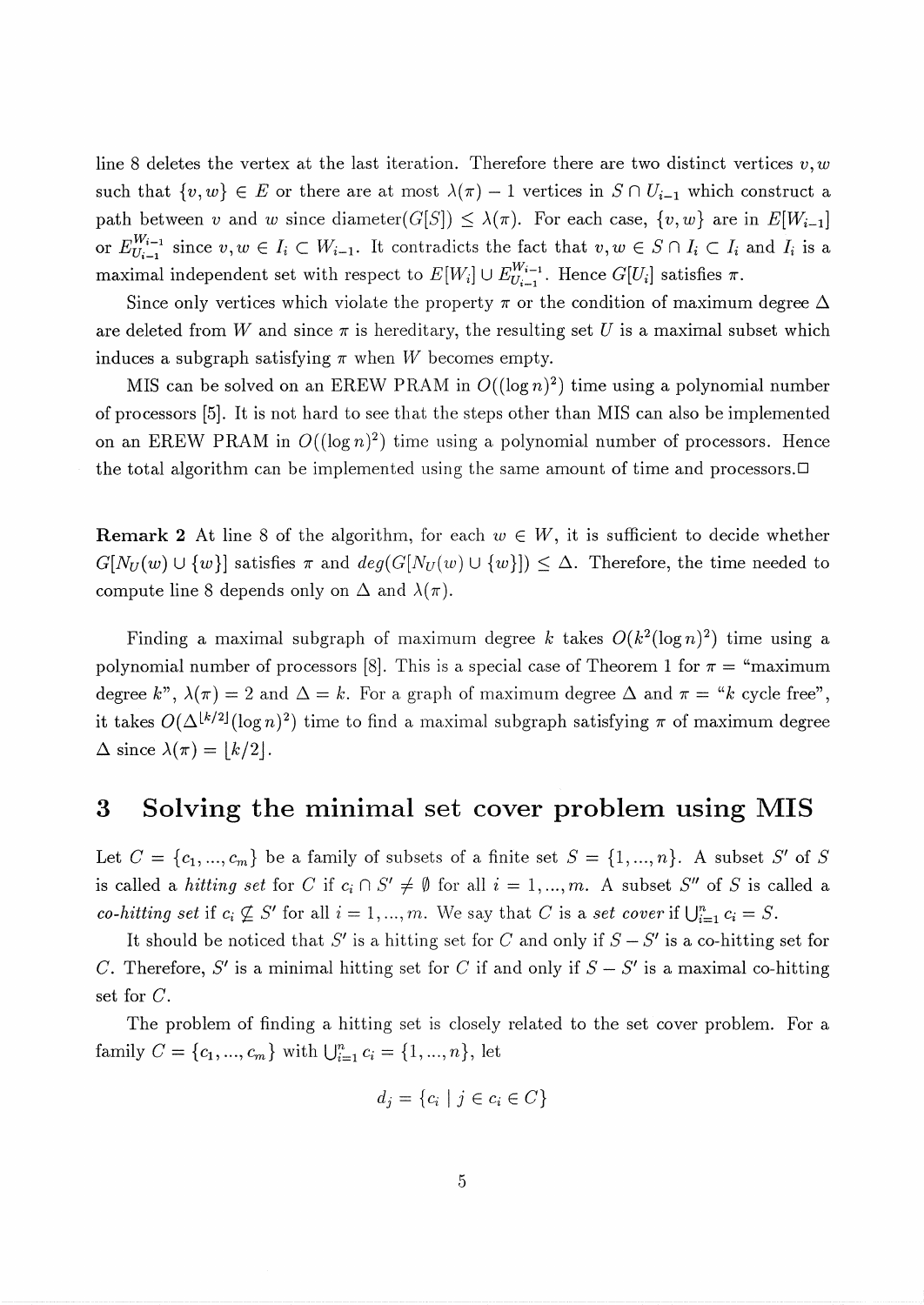for  $j = 1, ..., n$ . Then each  $d_j$  is not empty. Let  $D = \{d_1, ..., d_n\}$  and  $C' \subseteq C$  be a minimal hitting set for *D*. Then  $d_i \cap C' \neq \emptyset$  for each  $j = 1, ..., n$ . Therefore there is some  $c_i \in d_i \cap C'$ . Thus  $j \in c_i$ . Hence C' is a set cover of  $\{1, ..., n\}$  and also can be seen that C' is minimal.

**Theorem 2** Let  $C = \{c_1, ..., c_m\}$  be a family of distinct subsets of a finite set  $S = \{1, ..., n\}$ . Let  $\alpha = \max\{|c_i| \mid i = 1, ..., m\}$  and  $\beta = \max\{|d_i| \mid j = 1, ..., n\}$ , where  $d_i = \{c_i \mid j \in$  $c_i$ . Then a minimal hitting set for *C* can be computed on an EREW PRAM in time  $O(\alpha\beta(\log(n+m))^2)$  using a polynomial number of processors with respect to n and m.

Hence, if  $\alpha\beta = O((\log(n+m))^k)$ , then a minimal hitting set can be computed in NC.

*Proof.* We consider the following algorithm that finds a maximal co-hitting set for  $C_0$ :

/\* A family  $C_0 = \{c_1, ..., c_m\}$  with  $c_i \subseteq S_0 = \{1, ..., n\}$  for  $i = 1, ..., m$  is given. \*/ /\* We assume that  $S_0 = \bigcup_{c \in C_0} c$  and  $|c_i| \geq 2$  for  $i = 1, ..., m$ . \*/

1 begin

2  $S \leftarrow S_0$ ;  $C \leftarrow C_0$ ; 3  $W \leftarrow \emptyset$ ; /\* *W* gets a maximal co-hitting set \*/<br>4 while  $S \neq \emptyset$  do while  $S \neq \emptyset$  do 5 begin 6  $E \leftarrow \emptyset;$ 7 **par**  $c \in C$  do S begin 9 Choose two distinct vertices v, w from  $c \cap S$ ; 10 Add the edge  $\{v, w\}$  to *E* 11 end; 12 Find a maximal independent set I of the graph  $G = (S, E);$ 13  $W \leftarrow W \cup I;$ 14  $S \leftarrow S - I;$ 15  $U \leftarrow \{u \in S \mid c \cap S \subseteq W \cup \{u\} \text{ for some } c \in C\};$ 16 **par**  $c \in C$  **do if**  $c \cap U \neq \emptyset$  **then** delete c from C; 17  $S \leftarrow S-U;$ 18  $V \leftarrow S - \bigcup_{c \in C} c$ 19  $W \leftarrow W \cup V$ 20  $S \leftarrow S-V$ ; 21 end 22 end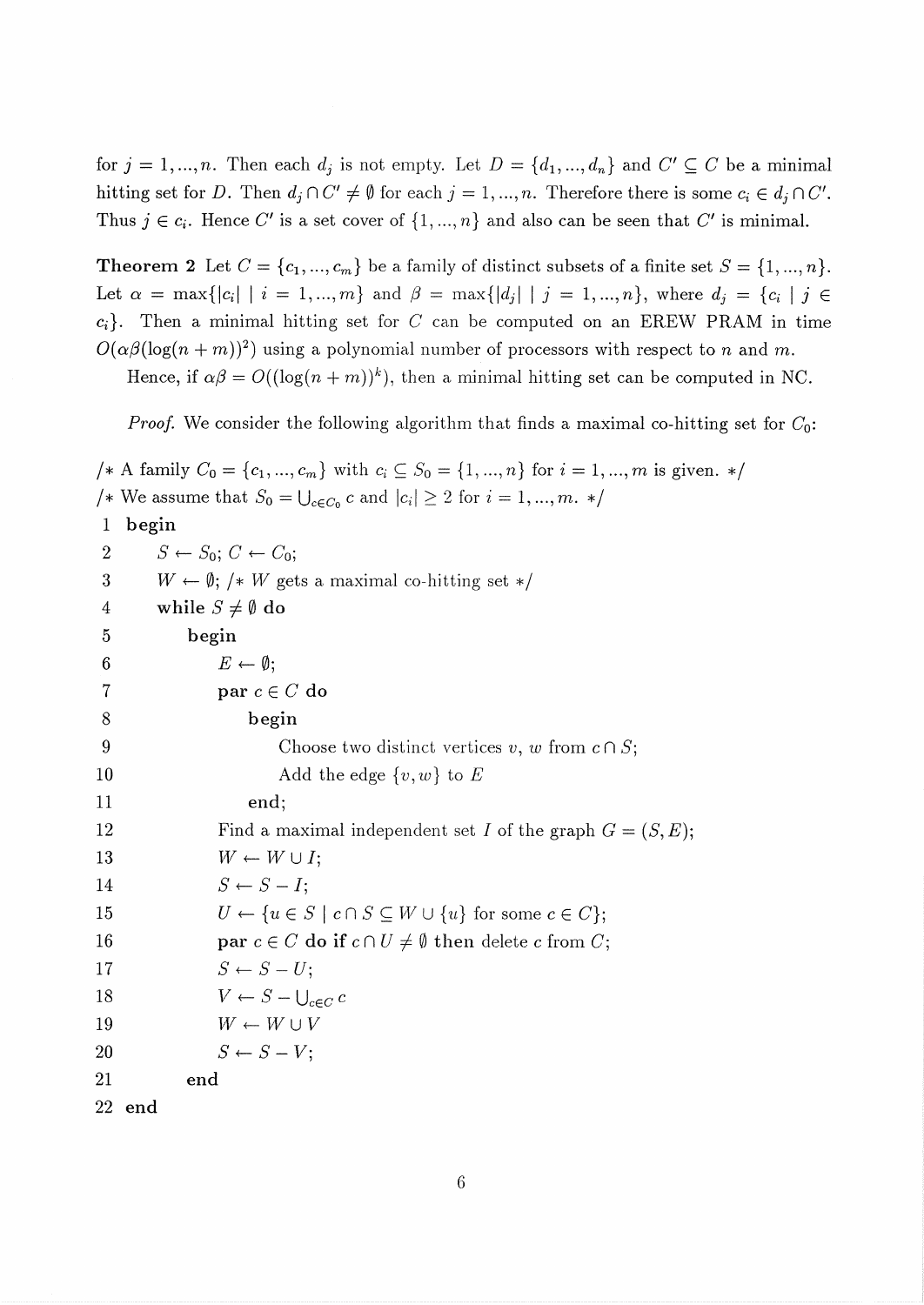The variable W gets a maximal co-hitting set. Let  $I_i$ ,  $C_i$ ,  $U_i$ ,  $W_i$  and  $S_i$  be the contents of the variables I,  $C, U, W$  and S just after the *i*th iteration of the while-loop, respectively. For convenience, let  $W_0 = \emptyset$  and  $U_0 = \emptyset$ . Let  $U_i^* = U_0 \cup \cdots \cup U_i$ . We also let  $E_i$  be the set of edges constructed during lines 7-11. Then from the algorithm we can easily see that  $S_0$ ,  $S_{i-1}$  and  $W_i$  are represented as the following disjoint unions (Figure 1):

- $(1)$   $S_i \cup W_i \cup U_i^* = S_0$ .
- (2)  $S_{i-1} = I_i \cup U_i \cup V_i \cup S_i$ .
- (3)  $W_i = W_{i-1} \cup I_i \cup V_i$ .

*Claim 1.* For  $c \in C_i$ ,  $c \cap S_i$  contains at least two elements.

*Proof.* By the assumption on the input, Claim 1 obviously holds for  $i = 0$ . Assume that the claim holds for i and  $S_{i+1} \neq \emptyset$ . Let c be in  $C_i$ . Then  $c \cap U_i = \emptyset$  from line 16 and  $c \cap V_i = \emptyset$ from line 18. Therefore from (2) we see that  $c \cap S_i = c \cap (S_{i-1} - I_i)$ . If  $c \cap S_i = \emptyset$ , then  $U_i = S_{i-1} - I_i$  from line 15. This yields  $S_i = \emptyset$  from line 17. This is a contradiction since  $S_i$ is assumed not empty. On the other hand, if  $c \cap S_i = \{u\}$ , then  $c \cap S_i \subseteq W_{i-1} \cup I_i \cup \{u\}.$ This means that u is in  $U_i$  and, therefore,  $c \cap U_i \neq \emptyset$ , a contradiction. Thus  $|c \cap S_i| \geq 2$ .

*Claim 2.*  $W_i$  is a co-hitting set for  $C_0$ .

*Proof.* We assume that  $S_{i-1} \neq \emptyset$ . Obviously,  $W_0 = \emptyset$  is a co-hitting set for  $C_0$ . Assume that  $W_{i-1}$  is a co-hitting set for  $C_0$ . Let c be in  $C_0$ .

Case 1.  $c \notin C_i$ : c was deleted during the *j*th iteration for some  $1 \leq j \leq i$ . Then  $c \cap U_j \neq \emptyset$ . Hence there is u in  $c \cap U_j \subseteq U_i^*$ . By (1) u is not in  $W_i$ . Therefore we have  $c \nsubseteq W_i$ .

Case 2.  $c \in C_i$ : c is also in  $C_{i-1}$ . Then by Claim 1 there are v, w in  $c \cap S_{i-1}$  with  $v \neq w$ and  $\{v, w\} \in E_i$ . Since  $I_i$  is an independent set,  $v \notin I_i$  or  $w \notin I_i$ . Since  $W_{i-1}$  is a co-hitting set for  $C_0$ , we have  $c \not\subseteq W_{i-1}$ . Since no element in  $S_{i-1}$ , hence no element in  $I_i$ , is in  $W_{i-1}$ , v or w is not in  $W_{i-1} \cup I_i$ . Therefore  $c \not\subseteq W_{i-1} \cup I_i$ . On the other hand,  $c \cap V_i = \emptyset$  by line 18. Therefore  $c \nsubseteq W_{i-1} \cup I_i \cup V_i = W_i$ .

*Claim 3.* For any  $u \in U_i$ , there is  $c \in C_{i-1}$  such that  $c \subseteq W_i$ .

*Proof.* By line 15, for  $u \in U_i$  there is  $c \in C_{i-1}$  such that  $c \cap (S_{i-1} - I_i) \subseteq W_{i-1} \cup I_i \cup \{u\}.$ Then  $c \cap S_{i-1} \subseteq W_{i-1} \cup I_i \cup \{u\}$ . Note that for  $c \in C_{i-1}$  we have  $c \cap U_{i-1}^* = \emptyset$  by line 16. Then

$$
c = c \cap (S_{i-1} \cup W_{i-1} \cup U_{i-1}^*) \text{ (by (1))}
$$
  
=  $(c \cap S_{i-1}) \cup (c \cap W_{i-1}) \cup (c \cap U_{i-1}^*)$   
 $\subseteq W_{i-1} \cup I_i \cup \{u\}.$  (by  $c \cap U_{i-1}^* = \emptyset$ )

Let *t* be the integer such that  $S_t = \emptyset$ . Then by (1)  $S_0 = W_t \cup U_t^*$ . From Claim 2 is a co-hitting set. Claim 3 asserts that for any  $u \in U_t^*$  there is some c with  $c \subseteq W_t \cup \{u\}.$ Therefore  $W_t$  is a maximal co-hitting set for  $C_0$ .

Claim 4.  $t \leq \alpha\beta$ .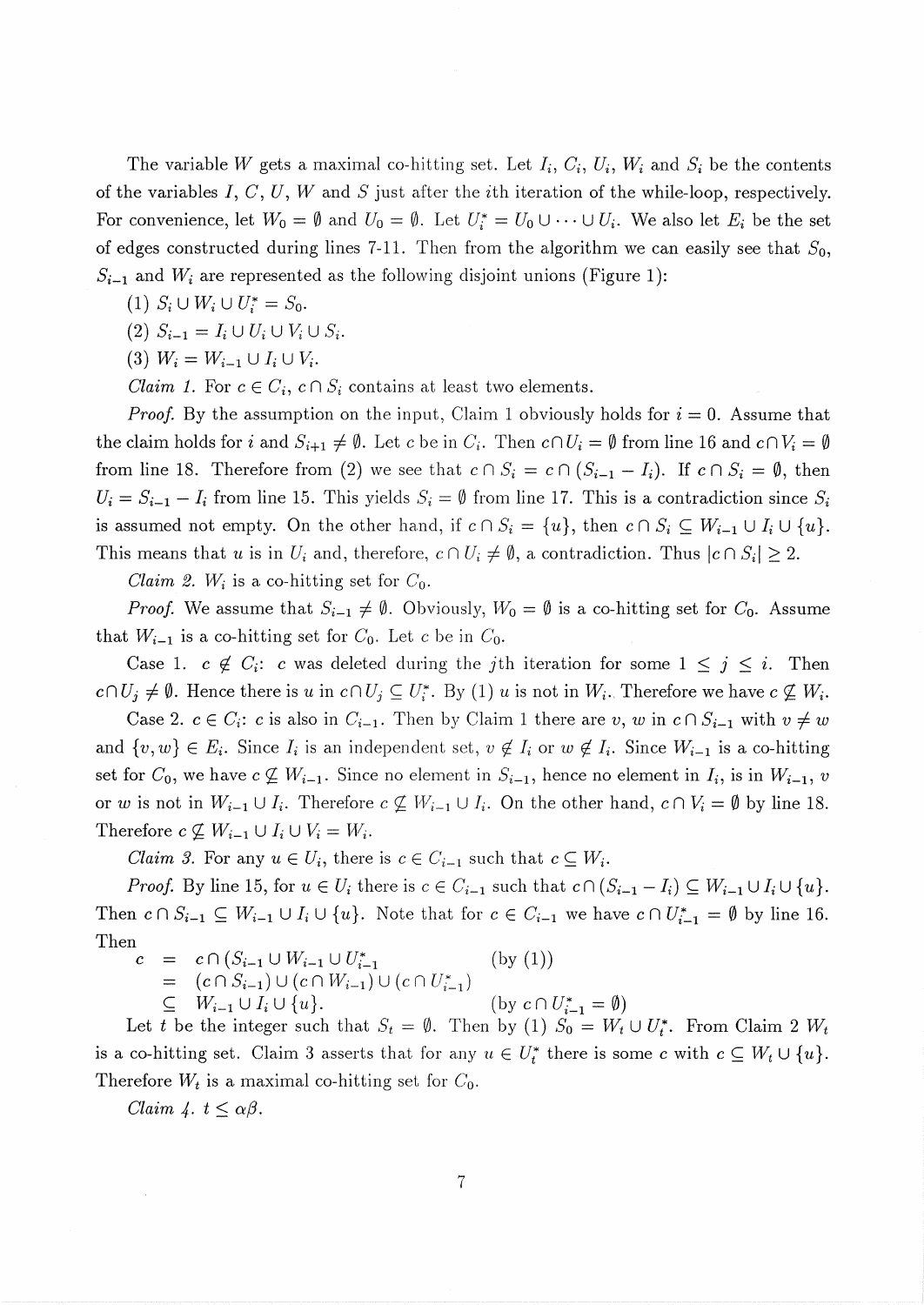

Figure 1: Relation between  $S_i$ ,  $I_i$ ,  $V_i$ ,  $W_{i-1}$  and  $U_i^*$ 

*Proof.* For  $u \in S_i$ , we define

$$
B_i(u) = \{v \mid u \neq v \text{ and } \{u, v\} \subseteq c \cap S_i \text{ for some } c \in C_i\}.
$$

It is easy to see that  $|B_i(u)| \leq \alpha \beta$ . Then it suffices to show that

$$
|B_i(u)| < |B_{i-1}(u)|
$$

for each  $u \in S_i$ . If  $u \in S_i$ , then u is not in  $I_i$  from line 14. Since  $I_i$  is a maximal independent set, there is v with  $\{u, v\} \in E_i$ . Therefore  $\{u, v\} \subseteq c \cap S_{i-1}$  for some  $c \in C_{i-1}$ . Hence v is in  $B_{i-1}(u)$ . However, v is not in  $S_i$  since v is in  $I_i$ . Therefore v is not in  $B_i(u)$ .

As in the proof of Theorem 1, the part of finding a maximal independent set can be implemented on an EREW PRAM in  $O((\log(n+m))^2)$ ) time using polynomially many processors with respect to n and m. The other steps can also be implemented with at most the same amount of time and processors. $\Box$ 

The following corollary is obtained in a straightforward way from Theorem 2:

**Corollary 1** Let  $C = \{c_1, ..., c_m\}$  be a family of subsets of a finite set  $S = \{1, ..., n\}$  such that  $S = \bigcup_{i=1}^{m} c_i$ . Let  $\alpha = \max\{|c_i| \mid i = 1, ..., m\}$  and  $\beta = \max\{|d_j| \mid j = 1, ..., n\}$ , where  $d_j = \{c_i \mid j \in c_i\}.$  Then a minimal set cover for S can be computed on an EREW PRAM in time  $O(\alpha\beta(\log(n+m))^2)$  using a polynomial number of processors with respect to *n* and *m*.

Hence, if  $\alpha\beta = O((\log(n+m))^k)$ , then a minimal set cover can be computed in NC.

**Remark 3** An NC approximation algorithm for the set cover problem is shown in [1]. But it should be noted here that their algorithm does not produce a minimal set cover.